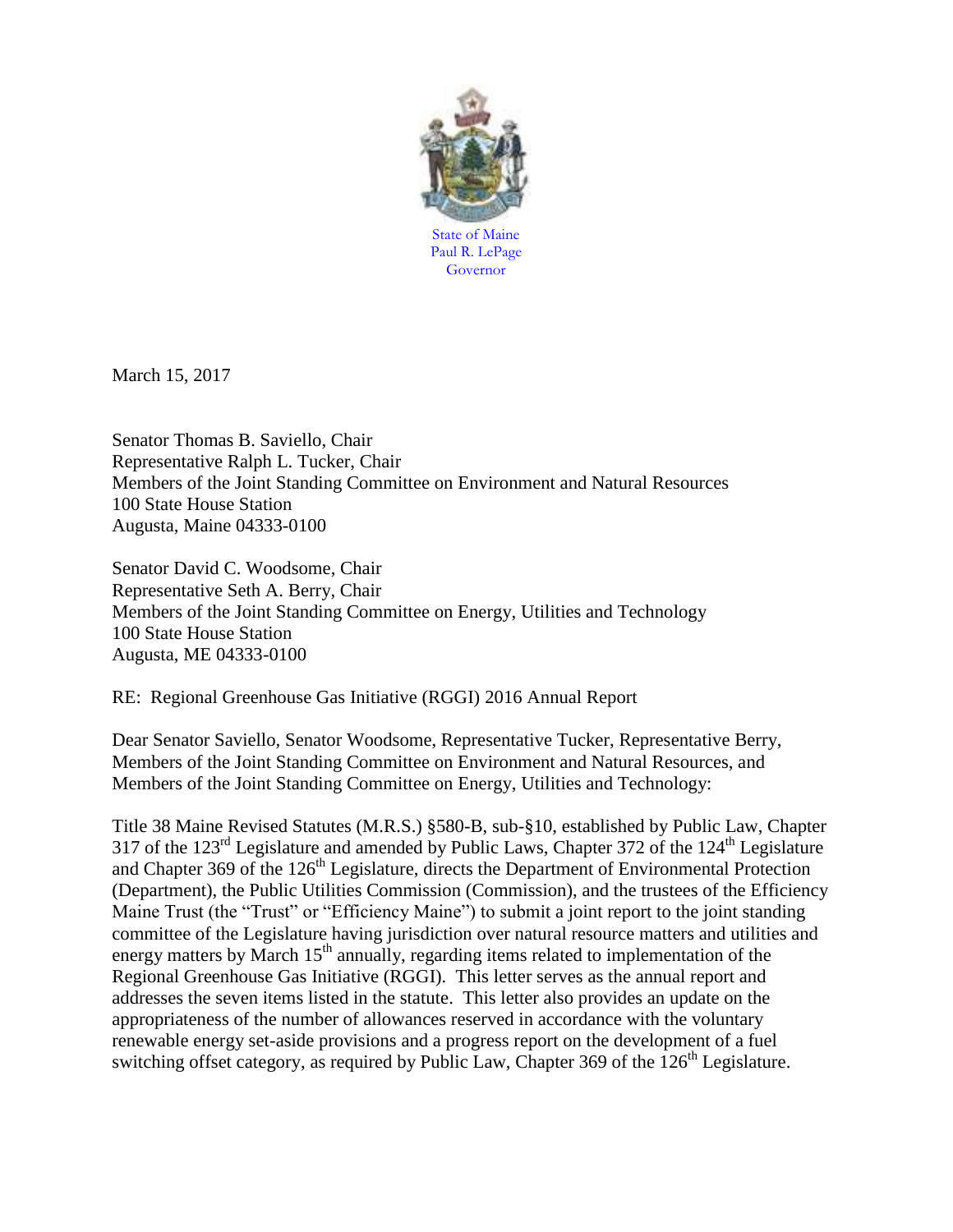# **A. The reductions of greenhouse gas emissions from carbon dioxide budget units, conservation programs funded by the Regional Greenhouse Gas Trust Fund pursuant to Title 35-A, section 10109, and carbon dioxide emissions offset projects.**

**Reductions of greenhouse gas emissions from carbon dioxide (CO2) budget units.** As a group,  $CO<sub>2</sub>$  budget units (RGGI units) located in Maine and throughout the RGGI region have experienced significant reductions in  $CO<sub>2</sub>$  emissions from the baseline period (2000 to 2005) both prior to and since the program began with the first auctions in 2008 (see Tables 1 and 2, below). To date,  $CO<sub>2</sub>$  emissions from RGGI units have decreased by over 50% from emission levels during the baseline period.

The RGGI program was originally designed to stabilize  $CO<sub>2</sub>$  emissions from the RGGI units in the region for the period from 2009 through 2014. Thereafter, beginning in 2015 and extending to 2018, the annual cap on emissions was to have been reduced by 2.5% per year to achieve a 10% reduction in emissions from baseline levels. Due to the achievement of greater reductions in  $CO<sub>2</sub>$  emissions from RGGI units than originally anticipated, the State of Maine, along with the other RGGI participating states, made program changes to adjust the annual cap downward in 2014 and beyond to build on these significant emission reduction achievements. For the calendar year 2014, the annual cap for the region was reduced from 165 million to 91 million allowances, representing a 45% reduction in the cap. Maine's share of the adjusted regional annual cap is 3.6%, representing approximately 3.3 million allowances in 2014. The 91 million allowance annual cap was further adjusted to address a surplus of unused allowances residing in the market following the first and second three-year compliance periods, which closed at the end of 2011 and at the end of 2014, respectively. The cap is being reduced gradually at the originally planned rate of 2.5% per year between 2015 and 2020. The RGGI participating states are in the process of conducting another program review, which may result in further changes to one or more elements of the program.

Table 1, on the following page, shows  $CO<sub>2</sub>$  emissions data from Maine's RGGI units from 2000 thru 2015. Maine's RGGI units consist of the following facilities:

- FPL Energy Wyman, an 850 MW oil-fired power plant owned and operated by NextEra Energy Resources and located on Cousins Island in Yarmouth, Maine. This facility is currently functioning as a peaking unit that operates during times of high electricity demand when called on by ISO-New England.
- Androscoggin Energy, a 164 MW combined cycle natural gas-fired cogeneration power plant owned and operated by Verso Androscoggin LLC and located adjacent to the Verso Androscoggin paper mill in Jay, Maine.
- Bucksport Clean Energy, a 187 MW combined cycle/simple cycle natural gas-fired power plant owned and operated by Bucksport Generation LLC and located at the former Verso Bucksport paper mill in Bucksport, Maine. This facility is currently functioning as a simple cycle peaking unit that operates during times of high electricity demand when called upon by ISO-New England.
- Maine Independence Station, a 550 MW combined cycle natural gas-fired power plant owned and operated by Casco Bay Energy Company LLC and located in Veazie, Maine.
- Westbrook Energy Center, a 565 MW combined cycle gas turbine power plant owned and operated by Calpine Corporation and located in Westbrook, Maine.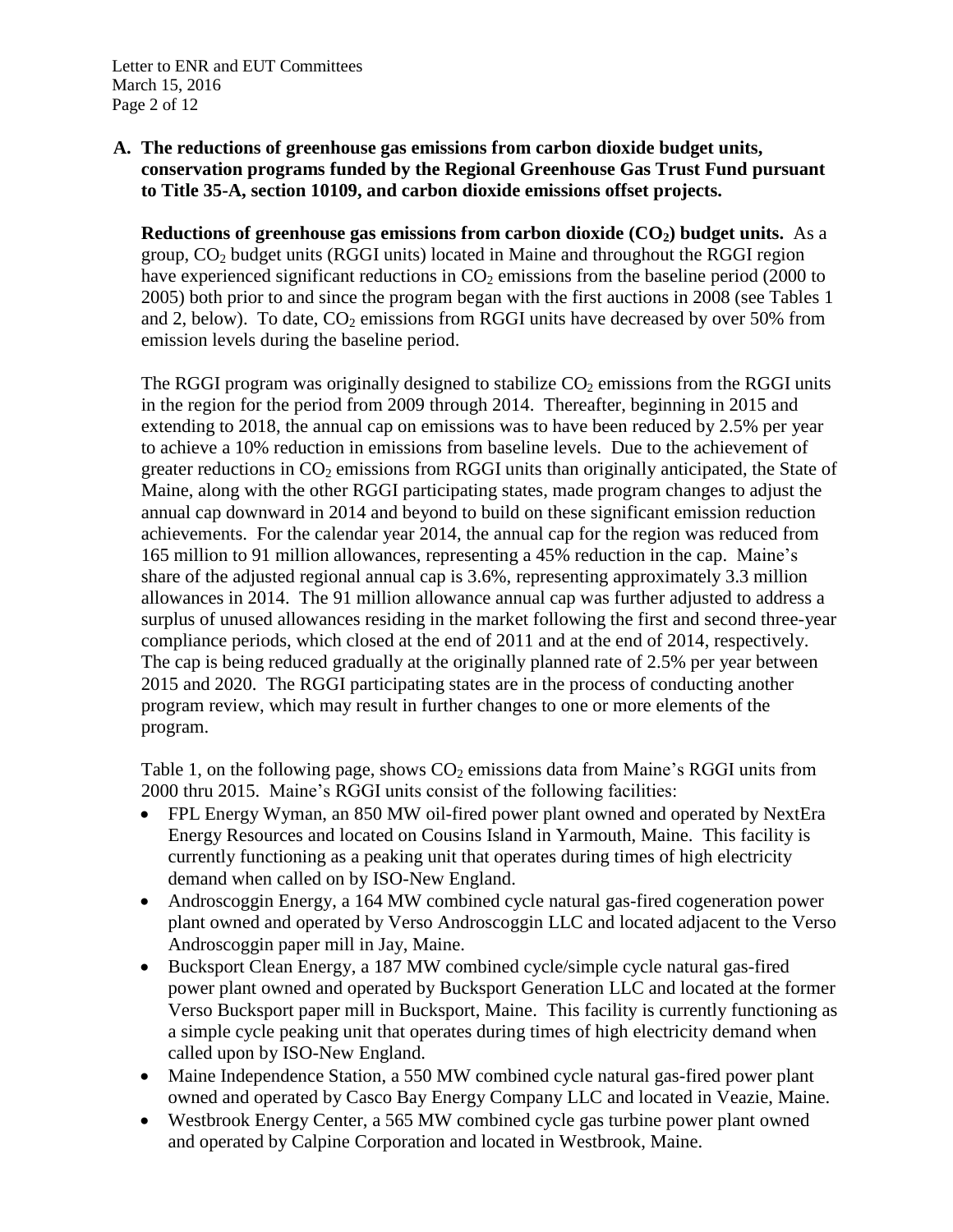Rumford Power, a 275 MW combined cycle natural gas-fired power plant owned and operated by Emera Energy and located in Rumford, Maine.

Emissions for 2016 are projected to continue on a downward trend; however, 2016 emissions data will not be quality-assured until the second quarter of 2017, so they are not included in this table.



| Table |  |
|-------|--|
|-------|--|

| Maine RGGI Source Annual CO <sub>2</sub> Emissions (U.S. Tons) |                     |                       |                           |                     |                               |                  |                      |
|----------------------------------------------------------------|---------------------|-----------------------|---------------------------|---------------------|-------------------------------|------------------|----------------------|
| Year                                                           | FPL Energy<br>Wyman | Verso<br>Androscoggin | Verso<br><b>Bucksport</b> | Casco Bay<br>Energy | Westbrook<br>Energy<br>Center | Rumford<br>Power | <b>Annual Totals</b> |
| 2000                                                           | 1,731,846           | 519,770               | 0                         | 744,689             | 0                             | 153,306          | 3,149,611            |
| 2001                                                           | 1,010,729           | 565,951               | 731,450                   | 1,402,914           | 1,042,637                     | 762,634          | 5,516,315            |
| 2002                                                           | 397,062             | 608,960               | 829,490                   | 1,582,011           | 1,580,945                     | 782,900          | 5,781,368            |
| 2003                                                           | 1,119,510           | 571,181               | 778,527                   | 1,025,612           | 1,358,157                     | 661,740          | 5.514727             |
| 2004                                                           | 616,030             | 472,481               | 810,749                   | 1,178,901           | 1,412,282                     | 701,496          | 5.191.939            |
| 2005                                                           | 788,209             | 1,019                 | 792,796                   | 1,153,173           | 1,419,619                     | 432,298          | 4,587,114            |
| 2006                                                           | 70,853              | 24,826                | 780.609                   | 946.041             | 1.341.636                     | 207.857          | 3.371.822            |
| 2007                                                           | 357,638             | 349,532               | 708,412                   | 831,251             | 991,719                       | 294,645          | 3,533,197            |
| 2008                                                           | 185,915             | 481,163               | 796,139                   | 730,736             | 1.090.087                     | 407,238          | 3.691.278            |
| 2009                                                           | 242,371             | 357,730               | 809,077                   | 995,235             | 1,015,132                     | 223,948          | 3,643,493            |
| 2010                                                           | 198,691             | 489.273               | 813,064                   | 1,130,402           | 1,079,445                     | 232,583          | 3,943,458            |
| 2011                                                           | 107,642             | 416,387               | 766,548                   | 778,158             | 1,081,176                     | 187,549          | 3,337,460            |
| 2012                                                           | 77,825              | 357,371               | 787,071                   | 532,676             | 1,018,917                     | 166,212          | 2,940,072            |
| 2013                                                           | 211.641             | 352,862               | 793.406                   | 161,783             | 1,011,082                     | 81.649           | 2,612,423            |
| 2014                                                           | 231,610             | 318,997               | 259,499                   | 485,857             | 775,593                       | 182,988          | 2,254,544            |
| 2015                                                           | 434.966             | 248.856               | 40,780                    | 147,372             | 778,409                       | 127,963          | 1,778,346            |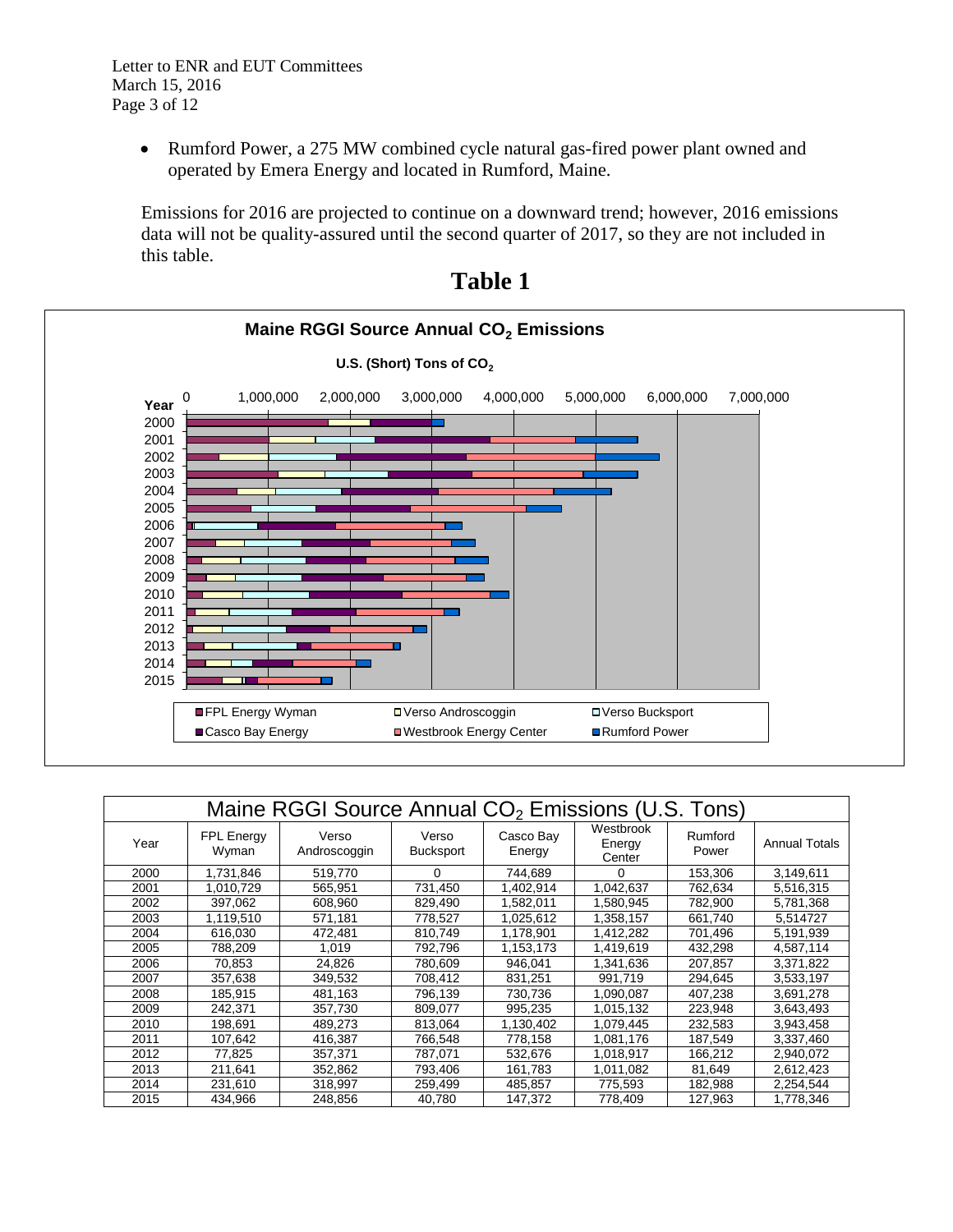Letter to ENR and EUT Committees March 15, 2016 Page 4 of 12

> Table 2 shows  $CO_2$  emissions data from all RGGI units in the region, by state, from 2000 thru 2015. Emissions data for 2016 will not be quality-assured until the second quarter of 2017, so they are not included in this table.



# **Table 2**

|      |            |           |            |            |           |           |            | RGGI Source Annual CO <sub>2</sub> Emissions by State (U.S. Tons) |                |        |                         |
|------|------------|-----------|------------|------------|-----------|-----------|------------|-------------------------------------------------------------------|----------------|--------|-------------------------|
| Year | <b>CT</b>  | <b>DE</b> | MA         | <b>MD</b>  | ME        | <b>NH</b> | <b>NJ</b>  | <b>NY</b>                                                         | R <sub>l</sub> | VT     | ANNUAL<br><b>TOTALS</b> |
| 2000 | 11,977,434 | 7,308,248 | 25,452,680 | 38,446,856 | 3,156,292 | 5,178,731 | 21,954,959 | 69,809,356                                                        | 2,959,594      | 24,914 | 186,269,063             |
| 2001 | 11,005,310 | 7,612,366 | 25,400,430 | 36,980,555 | 5,517,285 | 4,862,445 | 20,177,621 | 65,553,672                                                        | 1,782,110      | 22,015 | 178,913,809             |
| 2002 | 9,842,414  | 7,616,896 | 25,278,273 | 37,084,544 | 5,784,563 | 5,556,992 | 21,145,667 | 61,367,406                                                        | 3,254,015      | 5,171  | 176,935,941             |
| 2003 | 9,273,759  | 7,628,367 | 27,218,204 | 37,064,738 | 5,515,325 | 8,478,382 | 20,543,331 | 62,129,292                                                        | 2,668,990      | 12,094 | 180,532,482             |
| 2004 | 9,989,119  | 7,884,001 | 26,369,630 | 36,281,466 | 5,191,939 | 8,812,538 | 21,133,145 | 62,612,353                                                        | 2,219,100      | 14,779 | 180,508,070             |
| 2005 | 11,323,844 | 8,300,628 | 26,640,945 | 37,263,686 | 4,587,114 | 8,972,027 | 21,937,521 | 62,718,683                                                        | 2,692,228      | 7,781  | 184,444,457             |
| 2006 | 10,761,759 | 7,561,295 | 23,449,199 | 35,233,070 | 3,371,822 | 7,568,884 | 20,224,255 | 53,638,129                                                        | 2,625,422      | 6,337  | 164,440,172             |
| 2007 | 10,052,782 | 8,744,154 | 25,366,733 | 35,700,194 | 3,533,197 | 7,314,954 | 21,515,622 | 55,717,151                                                        | 3,161,200      | 6,112  | 171,112,099             |
| 2008 | 8,988,858  | 7,615,966 | 21,438,041 | 32,383,517 | 3,691,278 | 7,095,147 | 20,601,805 | 48,348,177                                                        | 3,292,517      | 2,559  | 153,457,865             |
| 2009 | 7,322,364  | 3,708,331 | 18,661,076 | 25,572,943 | 3,643,493 | 5,769,881 | 16,359,443 | 37,861,408                                                        | 3,416,783      | 1,965  | 122,317,687             |
| 2010 | 8,527,102  | 4,299,269 | 19,804,384 | 27,958,958 | 3,943,457 | 5,899,447 | 19,681,308 | 42,113,171                                                        | 3,504,392      | 3,756  | 135,735,244             |
| 2011 | 7,018,498  | 4,150,396 | 15,634,872 | 24,699,638 | 3,337,460 | 5,525,369 | 17,117,779 | 37,137,382                                                        | 3,946,582      | 6,537  | 118,574,513             |
| 2012 | 6,819,155  | 4,839,522 | 13,218,481 | 20,596,979 | 2,940,072 | 4,642,898 | $\star$    | 35,417,901                                                        | 3,735,785      | 2,319  | 92,213,112              |
| 2013 | 7,224,361  | 4,285,050 | 13,677,273 | 18,683,424 | 2,612,423 | 3,653,195 | $\star$    | 33,607,796                                                        | 2,771,105      | 2,761  | 86,517,388              |
| 2014 | 7,271,363  | 3,881,298 | 11,793,969 | 21,709,133 | 2,254,554 | 4,081,341 | $\star$    | 34,432,956                                                        | 2,767,290      | 2,708  | 88,194,602              |
| 2015 | 8,154,295  | 3,350,072 | 12,280,219 | 18,736,064 | 1,778,346 | 4,326,890 | $\ast$     | 32,991,130                                                        | 3,075,646      | 1,216  | 84,693,878              |

*\* New Jersey's emissions are not included in Table 2 beyond 2011 since New Jersey ended its participation in RGGI at the end of 2011.*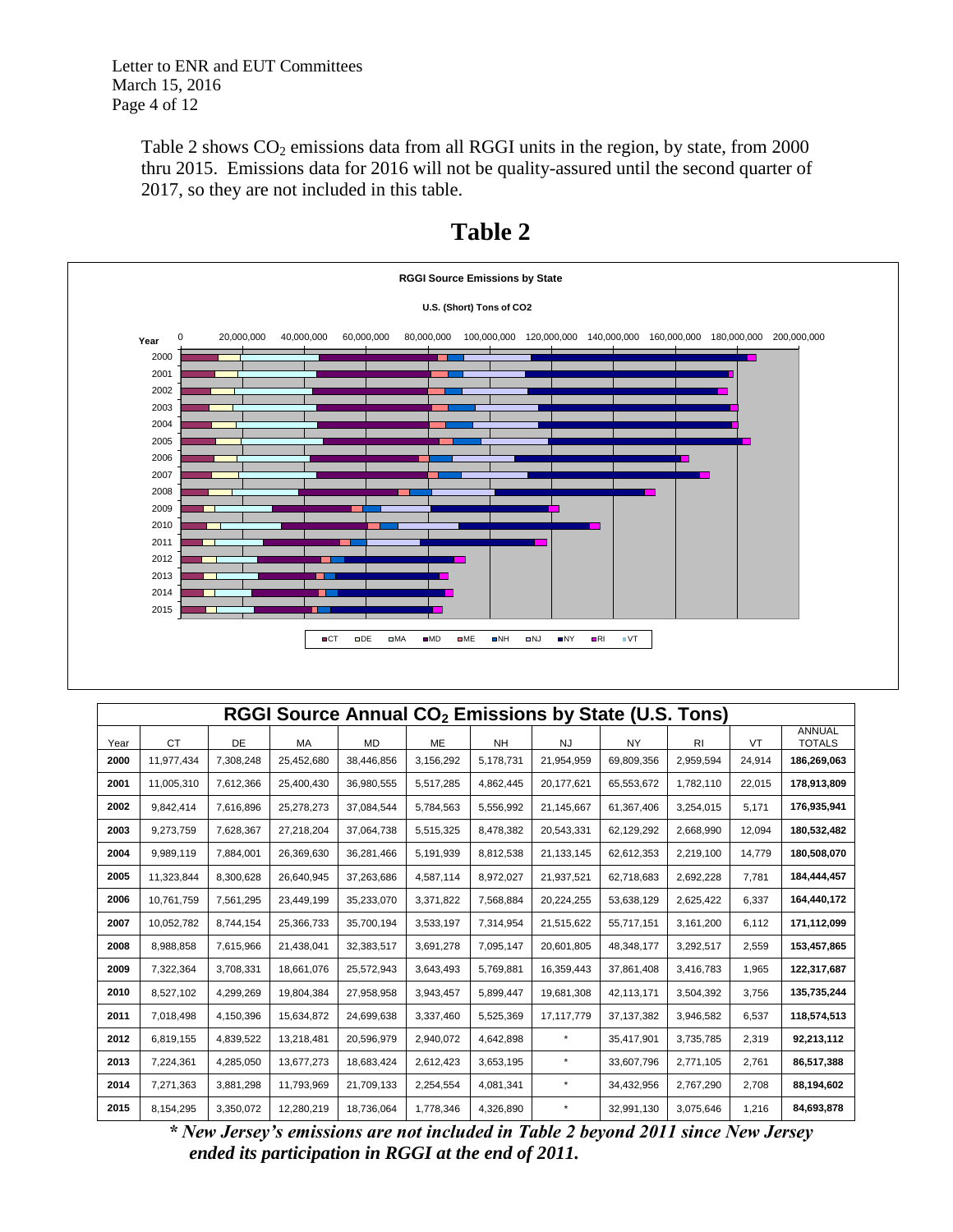# **Reductions of greenhouse gas emissions from conservation programs funded by the Regional Greenhouse Gas Initiative Trust Fund.**

The carbon dioxide savings from conservation programs funded by RGGI monies to date is estimated at 1,463,872 short tons, from both direct fossil fuel reductions and reduced electricity use. In June 2013, the Maine Legislature passed LD 1559, *An Act to Reduce Energy Costs, Increase Energy Efficiency, Promote Electric System Reliability and Protect the Environment,* also referred to as the Omnibus Energy Bill (Public Law 2013, Chapter 369). A critical piece of the Omnibus Energy Bill was a new directive to invest 35% of RGGI auction revenues in measures to reduce home heating demand. This change in the RGGI statute allowed the Trust to fund, on a large scale, projects that save heating oil, Maine's most common heating fuel, without relying on federal funds.

Maine statute directs that, through June 30, 2016, the Trust is to allocate 35% of RGGI funds to residential heating reduction programs, 50% to commercial and industrial programs and 15% to rate relief. The Commission directed that the 15% rate relief funds be paid to the transmission and distribution utilities for disbursal to ratepayers in order to maximize its benefit to the Maine economy. The Trust allocated the RGGI funds as directed after setting aside amounts for administration, Strategic Initiatives (such as Public Information, Evaluation, Measurement and Verification), and statutorily mandated interagency transfers. During its 2016 session, the Maine Legislature enacted further amendments to the statute that directed the transfer of \$3 million per year for FY 2017, FY 2018, and FY 2019 to be disbursed to energy-intensive manufacturers and other affected customers. Affected customers receiving a disbursement are also eligible to receive additional funds from the Trust if the disbursement is used toward an efficiency measure. In Docket Number 2016- 00143, the Commission determined the disbursement of the 2017 funds in accordance with statute. These changes will impact the allocation of RGGI revenues beginning with FY 2017 and will be reported next year.

The objectives currently set forth in Maine statute for the Trust's use of RGGI funds are to support the goals and implementation of the carbon dioxide cap-and-trade program established under Title 38, section 580-B, and in particular to promote cost-effective energy efficiency measures to reduce greenhouse gas emissions, lower heating costs, and save electricity.

## **Reductions of greenhouse gas emissions from offset projects.**

The offset project certification and application process was implemented in June of 2009. Independent third-party verifier status has been approved for private entities in several of the RGGI participating states. Maine has received and approved applications from two entities for providing independent third-party verification services; however to date Maine has received no applications for RGGI offset projects located within the state. There have been no projects that have completed the application process in any other RGGI participating state. It is possible the demand for offset projects and their associated allowances may increase if allowance prices increase to a point where offset projects become more economically competitive.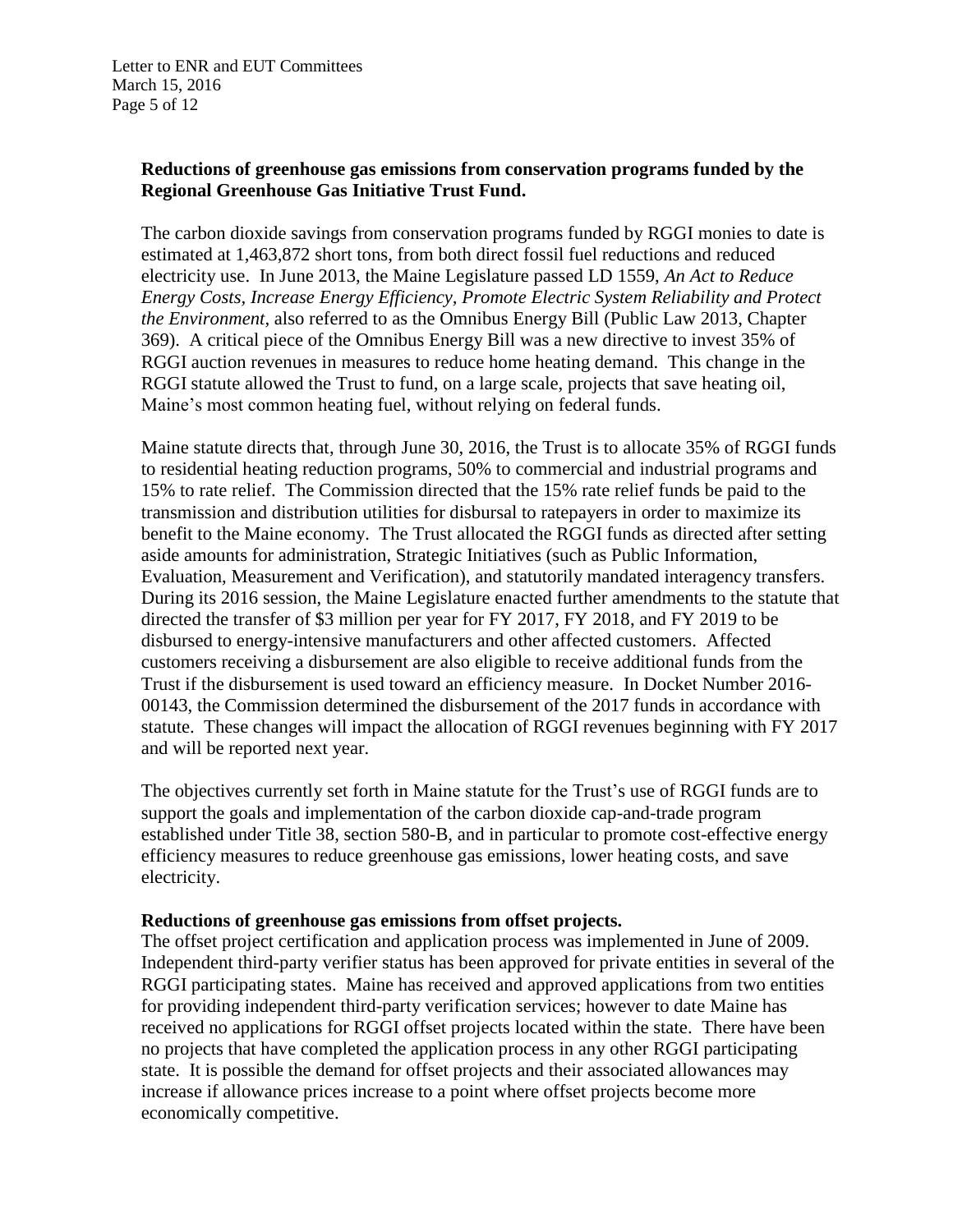# **B. The improvements in overall carbon dioxide emissions and energy efficiency from sources that emit greenhouse gases including electrical generation and fossil fuel-fired units.**

The yearly totals displayed in Table 3 below show the improvements in  $CO<sub>2</sub>$  emissions from source sectors within Maine that emit greenhouse gases.



# **Table 3**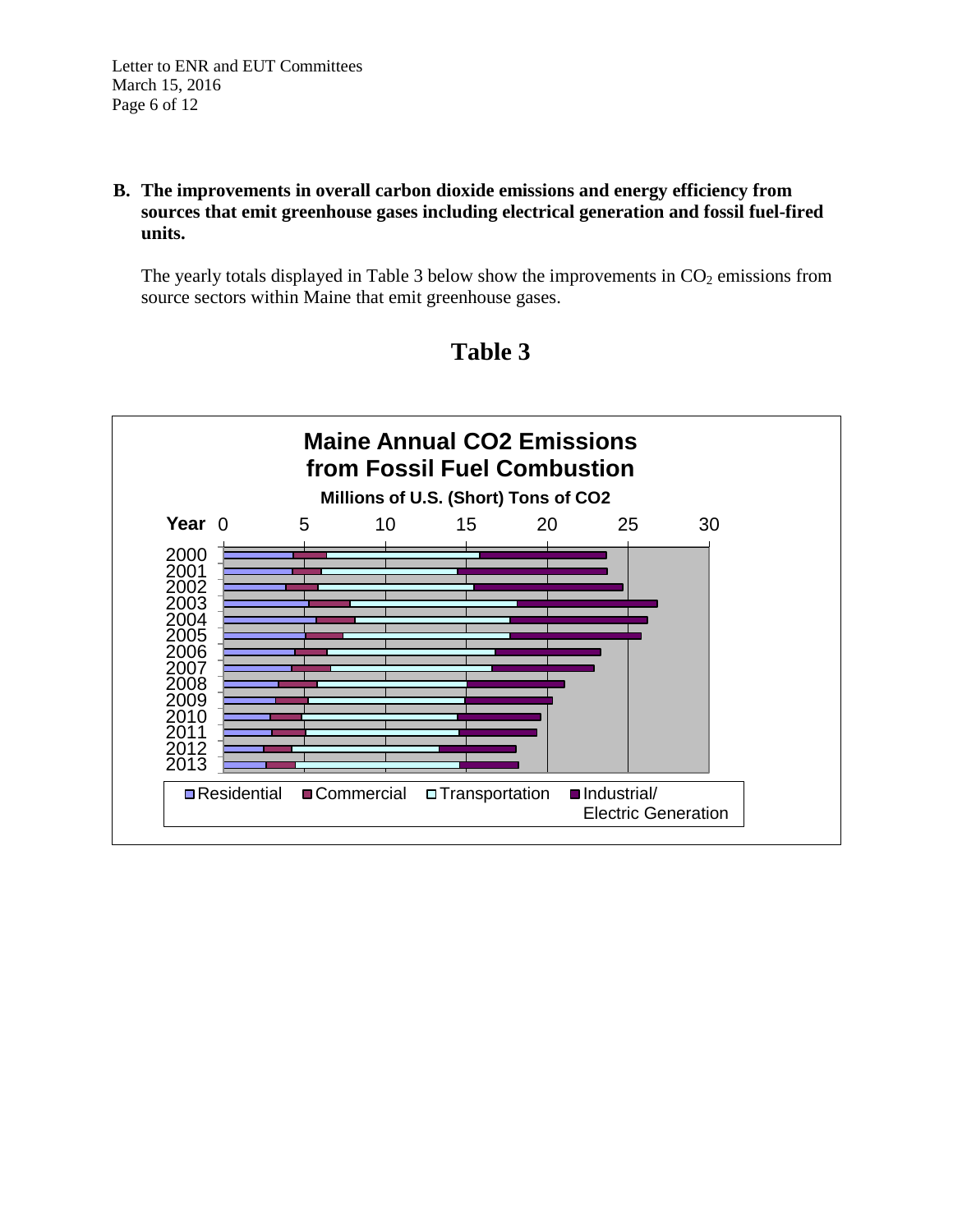| Maine Annual CO <sub>2</sub> Emissions from Fossil Fuel Combustion (In Millions of U.S. Tons) |             |            |                |                                   |       |  |  |  |
|-----------------------------------------------------------------------------------------------|-------------|------------|----------------|-----------------------------------|-------|--|--|--|
| Year                                                                                          | Residential | Commercial | Transportation | Industrial/Electric<br>Generation | Total |  |  |  |
| 2000                                                                                          | 4.30        | 2.08       | 9.46           | 7.81                              | 23.65 |  |  |  |
| 2001                                                                                          | 4.28        | 1.75       | 8.45           | 9.22                              | 23.70 |  |  |  |
| 2002                                                                                          | 3.85        | 2.00       | 9.65           | 9.18                              | 24.68 |  |  |  |
| 2003                                                                                          | 5.27        | 2.55       | 10.33          | 8.64                              | 26.79 |  |  |  |
| 2004                                                                                          | 5.73        | 2.39       | 9.60           | 8.48                              | 26.20 |  |  |  |
| 2005                                                                                          | 5.10        | 2.30       | 10.34          | 8.07                              | 25.81 |  |  |  |
| 2006                                                                                          | 4.44        | 1.98       | 10.37          | 6.50                              | 23.29 |  |  |  |
| 2007                                                                                          | 4.26        | 2.39       | 9.99           | 6.31                              | 22.95 |  |  |  |
| 2008                                                                                          | 3.45        | 2.40       | 9.04           | 6.02                              | 20.91 |  |  |  |
| 2009                                                                                          | 3.24        | 2.00       | 9.46           | 5.36                              | 20.06 |  |  |  |
| 2010                                                                                          | 2.94        | 1.89       | 9.39           | 5.49                              | 19.71 |  |  |  |
| 2011                                                                                          | 3.02        | 2.05       | 8.71           | 4.76                              | 18.54 |  |  |  |
| 2012                                                                                          | 2.49        | 1.75       | 8.83           | 3.96                              | 17.03 |  |  |  |
| 2013                                                                                          | 2.66        | 1.79       | 10.15          | 3.65                              | 18.25 |  |  |  |

*Note: Emissions data for calendar years 2014, 2015, and 2016 are not yet available.*

## **C. The maximization of savings through systemic energy improvements statewide.**

The Trust's programs are described in more detail in section E. A review of the Trust's fiscal year 2016 (FY 2016) annual report illustrates a strong cost-effective statewide presence made possible through effective marketing and vendor partnerships. This has allowed the Trust to develop a robust, low-cost infrastructure for delivering energy efficiency programs to Maine's energy consumers.

By using RGGI funds to provide technical assistance and financial incentives, the Trust's programs have succeeded in helping Maine's residential, institutional, commercial, and larger industrial energy customers to make investments in their energy infrastructure. Leveraging RGGI funds, these customers have installed upgrades such as insulation, pellet boilers, new refrigeration systems, high-efficiency lights, and improved industrial processes that otherwise would not have occurred. Directing RGGI funds to be invested through the Trust's programs is helping Maine's energy consumers make a transition to a higher level of energy efficiency; lowering their reliance on fossil fuels while reducing their greenhouse gas emissions and their operating costs.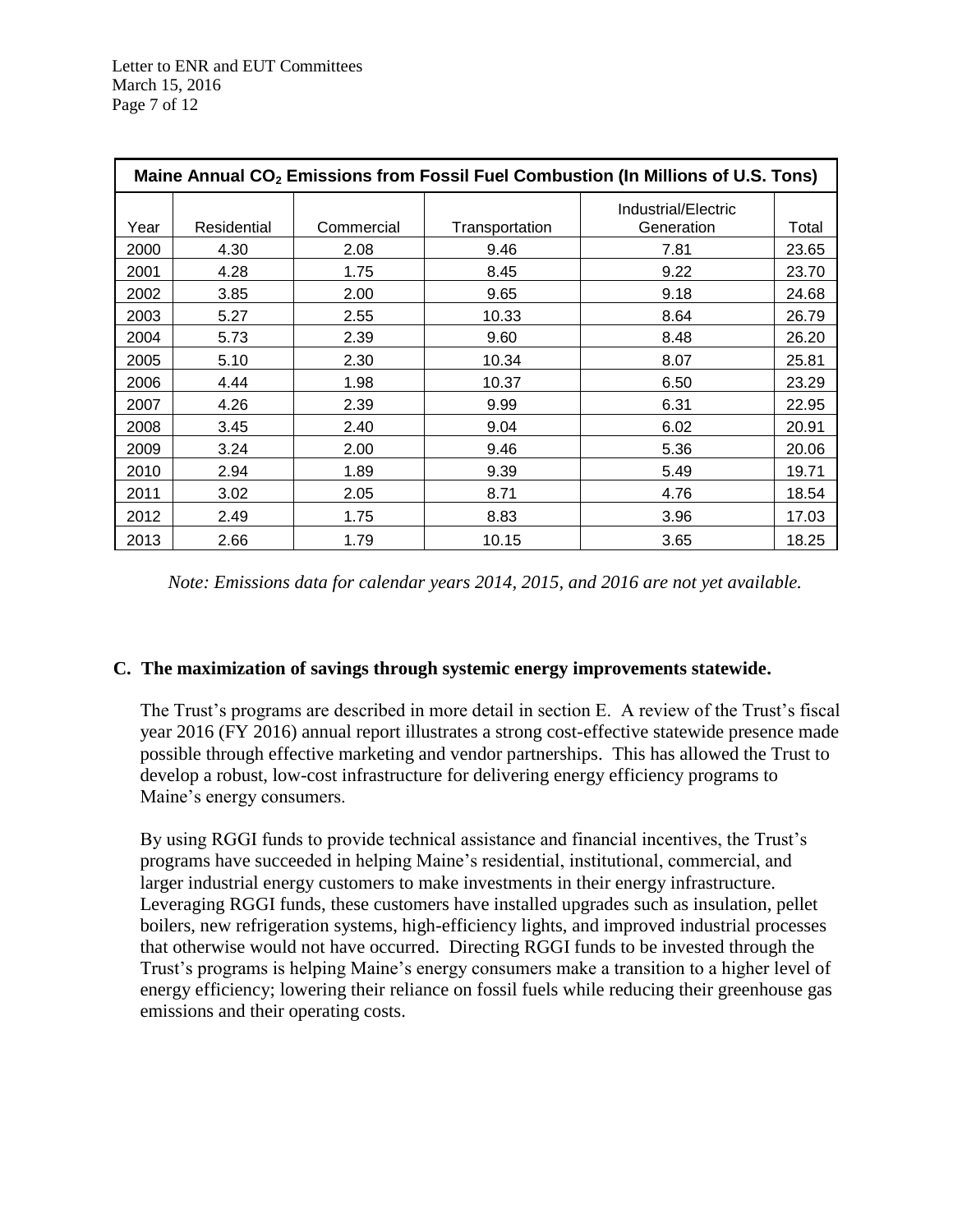## **D. Research and support of new carbon dioxide offset allowance categories for development in the State.**

CO<sup>2</sup> allowance prices associated with the RGGI program auctions have never exceeded \$7.50 per allowance, with historic levels remaining more in the \$2 to \$5 per allowance range. Due to the relatively low historical cost of allowances, there has not been a demand for offset allowances (or the projects that create them).

Section D-8 of Public Law 2013, Chapter 369, the Omnibus Energy Bill, passed into law by the  $126<sup>th</sup>$  Legislature, directs the Department and the Commission to work together to develop and promote for recognition by the other states participating in RGGI, a modification of the existing end-use energy efficiency offset category to provide incentives for industrial and residential consumers to switch from the use of oil and coal to fuels with lower greenhouse gas emissions. The law also directs the Department and the Commission to report progress on the development of this offset category as part of this annual report. To date, the Department and Commission have conferred and exchanged ideas on how best to move forward with this directive. However, considering the current lack of demand for offset allowances, the fact that many residential, commercial, and industrial customers are switching to natural gas for economic reasons alone, and issues associated with the "maximum market penetration rate" concept, the Department and Commission have determined that expending time and effort on developing this offset project category is not a cost-effective use of resources at this time. The "maximum market penetration rate" concept means that if offset projects within a specific category have already penetrated the market at a rate of 5% or more, offset projects in that category no longer qualify for offset allowances under the program. The Department and Commission will continue to monitor the level of demand for offset allowances, and if things change, will re-evaluate the situation.

**E. Management and cost-effectiveness of the State's energy conservation and carbon reduction programs and efforts funded by the RGGI Trust Fund through Efficiency Maine established pursuant to Title 35-A, section 10109.**

Table 4 shows how the Trust expended RGGI funds, by program, in fiscal year 2016 (FY 2016).

| <b>Uses of RGGI Funds</b>                         | FY 2016 Funds |            |  |
|---------------------------------------------------|---------------|------------|--|
| Home Energy Savings Program                       | \$            | 4,214,963  |  |
| Commercial & Industrial Prescriptive Program      | \$            | 2,641,039  |  |
| <b>Commercial &amp; Industrial Custom Program</b> | \$            | 2,408,753  |  |
| Maine Advanced Buildings Program                  | \$            | 134,136    |  |
| Low-Income Direct Install Initiative              | \$            | 587,983    |  |
| <b>Strategic Initiatives</b>                      | \$            | 15,897     |  |
| Administration                                    | \$            | 758,062    |  |
| <b>Inter-Agency Transfers</b>                     | \$            | 2,194,616  |  |
| RGGI Inc. Payment                                 | \$            | 54,131     |  |
| Total                                             | S             | 13,009,579 |  |

# **Table 4: FY 2016 RGGI Funding**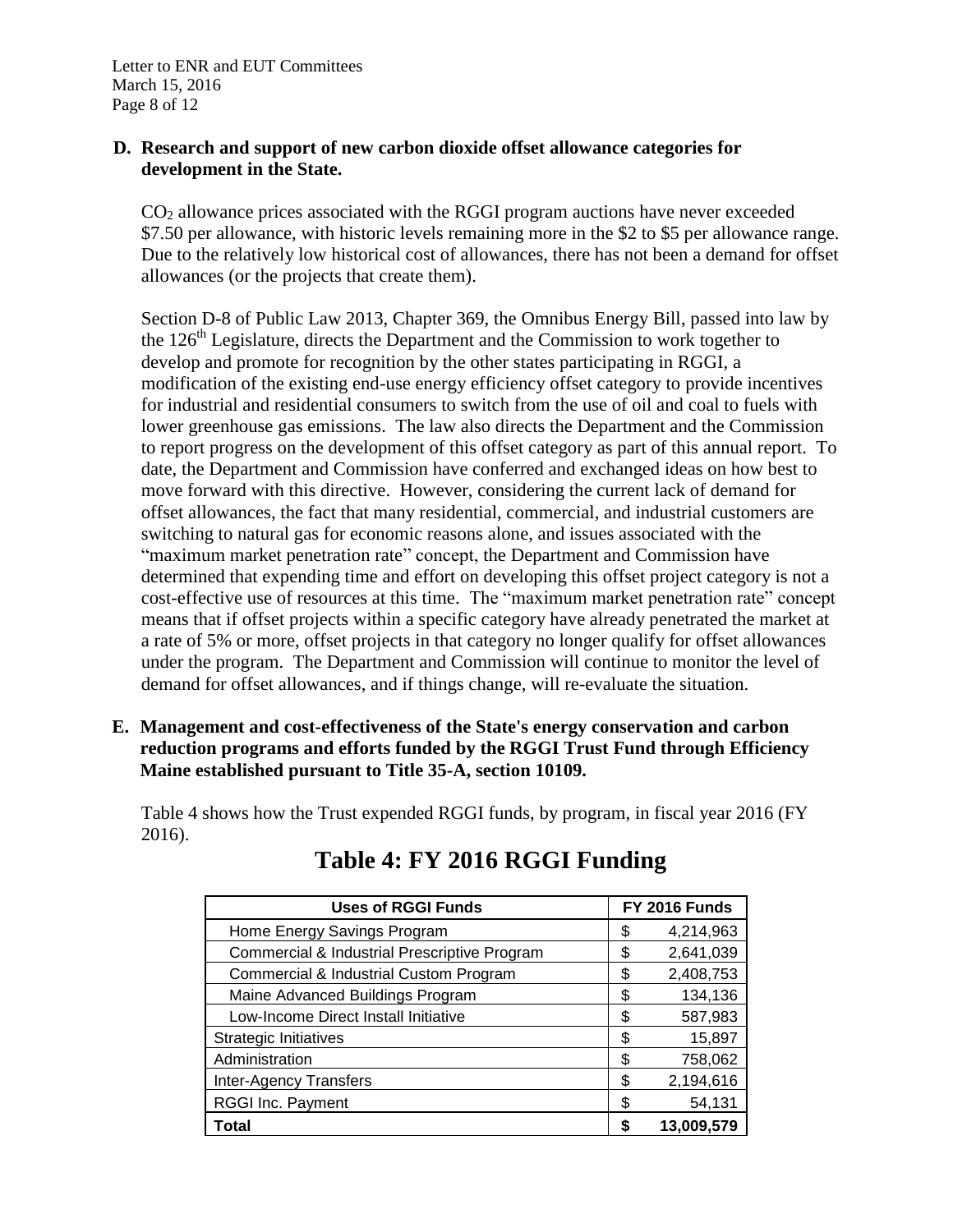Note: RGGI Auction proceeds actually received in FY 2016 totaled \$14.76 million. The Uses of RGGI Funds shown in Table 4 for the Commercial & Industrial Custom Program reflects only spending on those energy upgrade installations that were completed in FY 2016. Some RGGI funds were allocated in FY 2016 to projects that will be completed in future years. The spending and savings associated with those projects will be reflected in future RGGI annual reports.

Table 5 shows savings of electricity (kWh), heating and process fuels (MMBtu), and greenhouse gases (GHG) attributable to the RGGI funds.

| <b>Uses of RGGI Funds</b>                    | FY 2016<br><b>Funds</b> |              | <b>Annual kWh</b><br><b>Savings</b> | Annual<br><b>MMBtu</b><br><b>Savings</b> | <b>Annual GHG</b><br><b>Savings</b><br>(Tons $CO2$ ) |
|----------------------------------------------|-------------------------|--------------|-------------------------------------|------------------------------------------|------------------------------------------------------|
| Home Energy Savings Program                  | \$                      | 4,214,963    | 384,747                             | 79,878                                   | 6,629                                                |
| Commercial & Industrial Prescriptive Program | \$                      | 2,641,039    | 2,959,857                           | 24,013                                   | 3,452                                                |
| Commercial & Industrial Custom Program       | \$                      | 2,408,753    | 8,262,471                           | 90,749                                   | 11,546                                               |
| Maine Advanced Buildings Program             | \$                      | 134,136      |                                     | 623                                      | 50                                                   |
| Low-Income Direct Install Initiative         | \$                      | 587,983      | ٠                                   | 5,089                                    | 410                                                  |
| Strategic Initiatives                        | \$                      | 15,897       |                                     |                                          |                                                      |
| Administration                               | \$                      | 758,062      |                                     |                                          |                                                      |
| <b>Inter-Agency Transfers</b>                | \$                      | 2,194,616    |                                     |                                          |                                                      |
| RGGI Inc. Payment                            | \$.                     | 54,131       |                                     |                                          |                                                      |
| <b>Total</b>                                 |                         | \$13,009,579 | 11,607,075                          | 200,350                                  | 22,086                                               |

# **Table 5: Results Attributable to RGGI Funds**

# *Home Energy Savings Program*

The Home Energy Savings Program (HESP) serves as a framework for market-based weatherization and heating demand reduction achieved through a combination of rebates, financing, and customer education. HESP is designed to raise awareness about the benefits of home weatherization and to encourage homeowners to undertake cost-effective efficiency upgrades to reduce their heating demand. The Program targets residential customers, including those in single-family homes, multifamily homes with up to four units, new home construction, and low-income households. Program activity in FY 2016 included three categories of measures: supplemental heating systems, central heating systems, and building envelope improvements.

In FY 2016, HESP completed 3,404 home energy upgrades using a combination of RGGI funds and conservation funds from electric and gas utilities. These projects are projected to save Mainers almost 2.0 million MMBtu (equivalent to nearly 14 million gallons of heating oil) over the lifetime of the measures.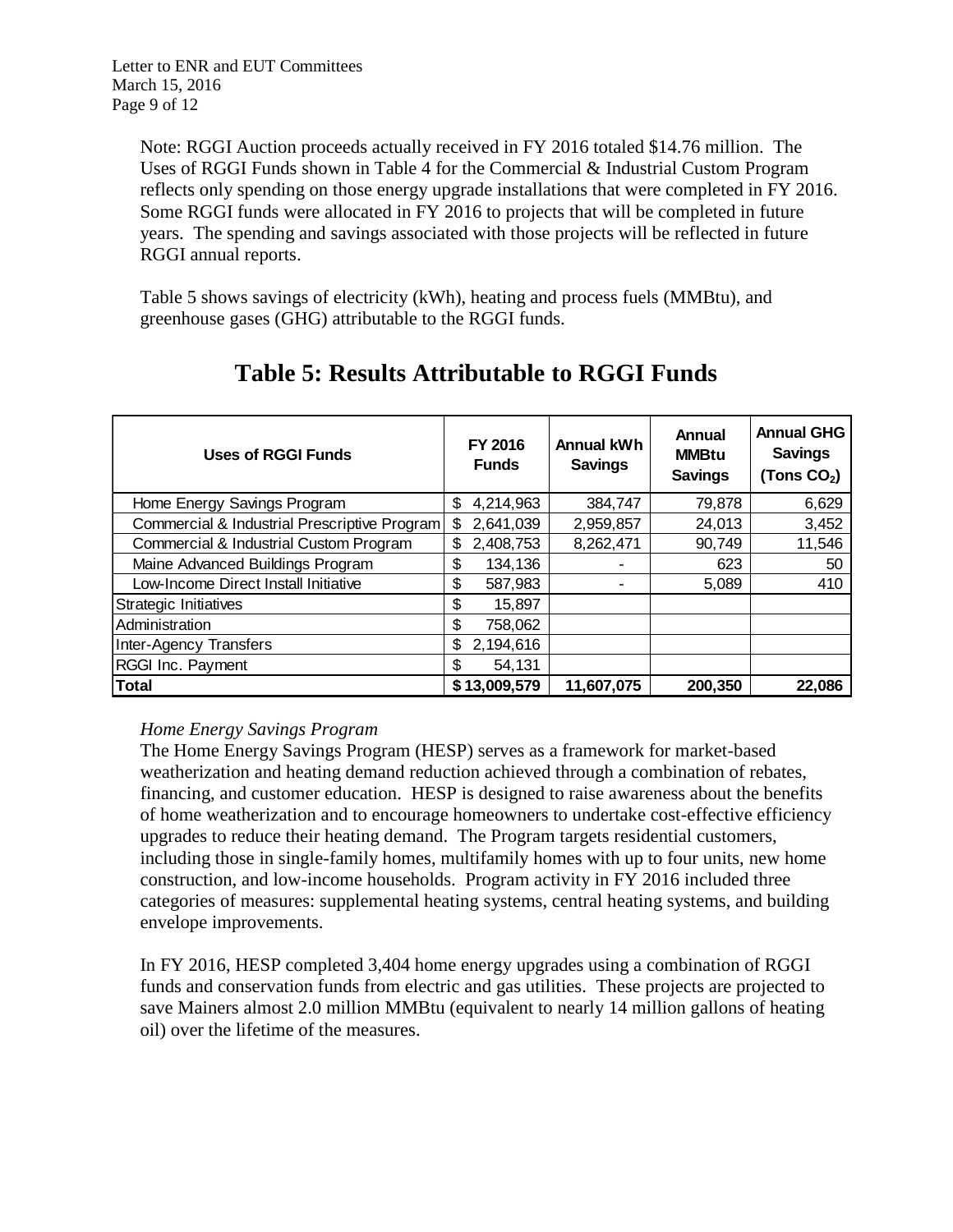Letter to ENR and EUT Committees March 15, 2016 Page 10 of 12

> RGGI funds were used to pay for \$4,214,963 of HESP program costs in FY 2016, accounting for approximately 59% of the program's total expenditures. These funds facilitated leveraging more than \$16 million in incremental private energy efficiency investments in FY 2016. Overall, RGGI funds invested through HESP generated annual savings of 384,747 kWh in avoided electricity consumption and 79,878 MMBtu in avoided energy consumption associated with heating oil, natural gas and other fuels.

## *Business Incentive Program*

The Trust's Business Incentive Program provides education, technical assistance, quality control, and financial incentives for energy upgrades and retrofits to Maine commercial, industrial, municipal, nonprofit, and institutional customers of all sizes. The program incentivizes proven "off-the-shelf" equipment that is widely available. The menu of fixed incentives is used to overcome the barrier represented by the incremental cost of efficient equipment. The program entices businesses to install higher-efficiency equipment than they would have otherwise.

In FY 2016, the Business Incentive Program invested \$2,641,039 of RGGI funds, comprising approximately 28% of the program's overall expenditures. The efficiency projects made possible by these RGGI funds are calculated to generate savings of 2,959,857 kWh and 24,013 MMBtu annually.

## *Large Custom Program*

The Trust's Large Custom Program provides financial incentives that leverage private investment in large-scale, custom energy savings projects. The program targets the largest energy consumers in Maine, such as hospitals, paper mills, large manufacturers, and organizations with multiple facilities. The incentives provided by the program help large Maine operations overcome barriers to energy efficiency investments and help reduce the initial capital costs of the projects. This allows the projects promoted by the Trust to meet aggressive corporate return-on-investment criteria. The incentives under the Large Custom Program are awarded primarily on the basis of annual energy savings per dollar of incentive funds, while project readiness, economic viability and other factors are also considered.

In FY 2016, the Program offered free scoping audits to certain promising facilities, focusing the marketing of those audits to customers lacking in-house expertise. Of the 14 scoping audits performed, four resulted in custom projects or referrals to the Business Incentive Program for projects involving prescriptive measures. While the conversion rate of scoping audits to project implementation was low in FY 2016, it generated a robust pipeline of potential projects for FY 2017.

The Trust completed 31 Large Custom Program projects in FY 2016, eight of which were funded using \$2,408,753 in RGGI funds. This investment comprised approximately 29% of the program's overall commitments, and is projected to save 8,262,470 kWh of electricity and 90,749 MMBtu of fossil fuel annually.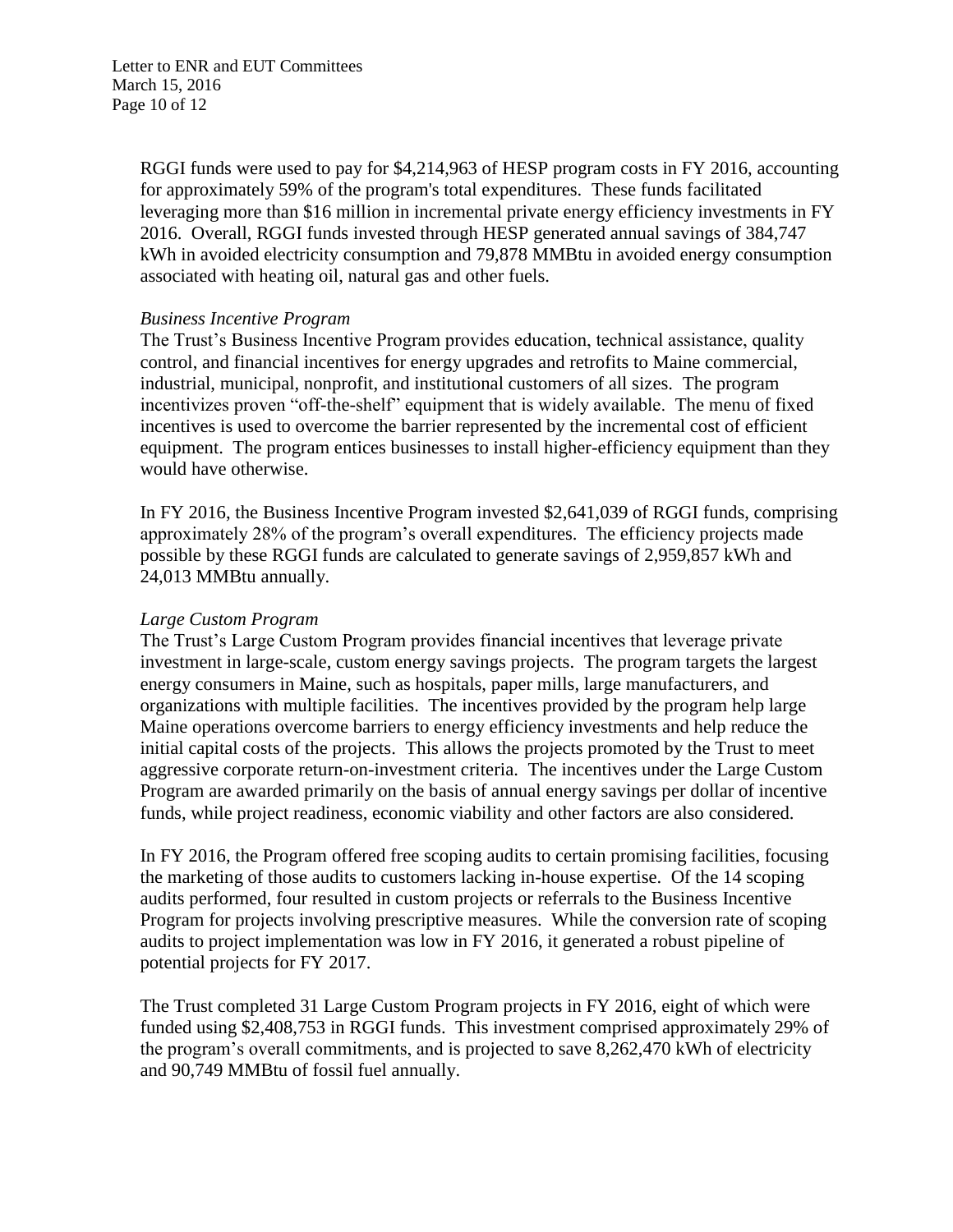Letter to ENR and EUT Committees March 15, 2016 Page 11 of 12

## *Maine Advanced Buildings Program*

The Maine Advanced Buildings (MAB) Program for commercial new construction offers comprehensive prescriptive strategies to help Maine property owners, developers, architects and engineers design new buildings and major renovations to existing buildings in ways that will achieve significant energy savings over traditional methods. The program offers education and financial incentives to promote and encourage a whole building integrated design approach.

The Trust rolled out the current version of the program at the end of FY 2014 and undertook significant outreach to promote the program in FY 2015 and FY 2016. The Trust focused marketing efforts on Maine's architectural and engineering communities, reaching out to architectural and engineering professional associations and to leading architectural and engineering firms. These firms, in turn, marketed the program during project proposals and in initial conversations with clients. In FY 2016, two buildings were completed and six projects were initiated. The completed projects represent approximately 36,000 square feet of high-performance construction that will realize more than 12,000 MMBtu in lifetime energy savings. The MAB Program invested \$134,136 of RGGI funds in FY 2016, representing 100% of the program's expenditures.

# *Low-Income Direct Install Initiative*

The Trust's Low-Income Direct Install Initiative worked directly with Maine's Community Action Agencies (CAAs) in FY 2016 to install high-efficiency supplemental heating systems, air sealing, and insulation in Low-Income Heating Assistance Program (LIHEAP)-eligible homes experiencing high heating costs. In FY 2016, the Initiative invested RGGI funds in high-efficiency ductless heat pumps, installing more than 200 units in low-income homes across the state. These installations are projected to reduce energy consumption by more than 122,000 MMBtu and save participating households more than \$2.5 million over the life of the measures.

In FY 2016, \$587,983 in RGGI funds were invested in the Low-Income Direct Install Initiative, comprising approximately 65% of the program's overall expenditures. This RGGI investment resulted in annual savings of 5,089 MMBtu in avoided energy consumption associated with heating oil, natural gas and other fuels.

# **F. The extent to which funds from the Regional Greenhouse Gas Initiative Trust Fund established pursuant to Title 35-A, section 10109 serve customers from all classes of the State's transmission and distribution utilities.**

Funding from the Trust was used to provide programs for residential (including low-income), commercial and industrial customer classes, including transmission and sub-transmission customers, as set forth in previous sections of this report.